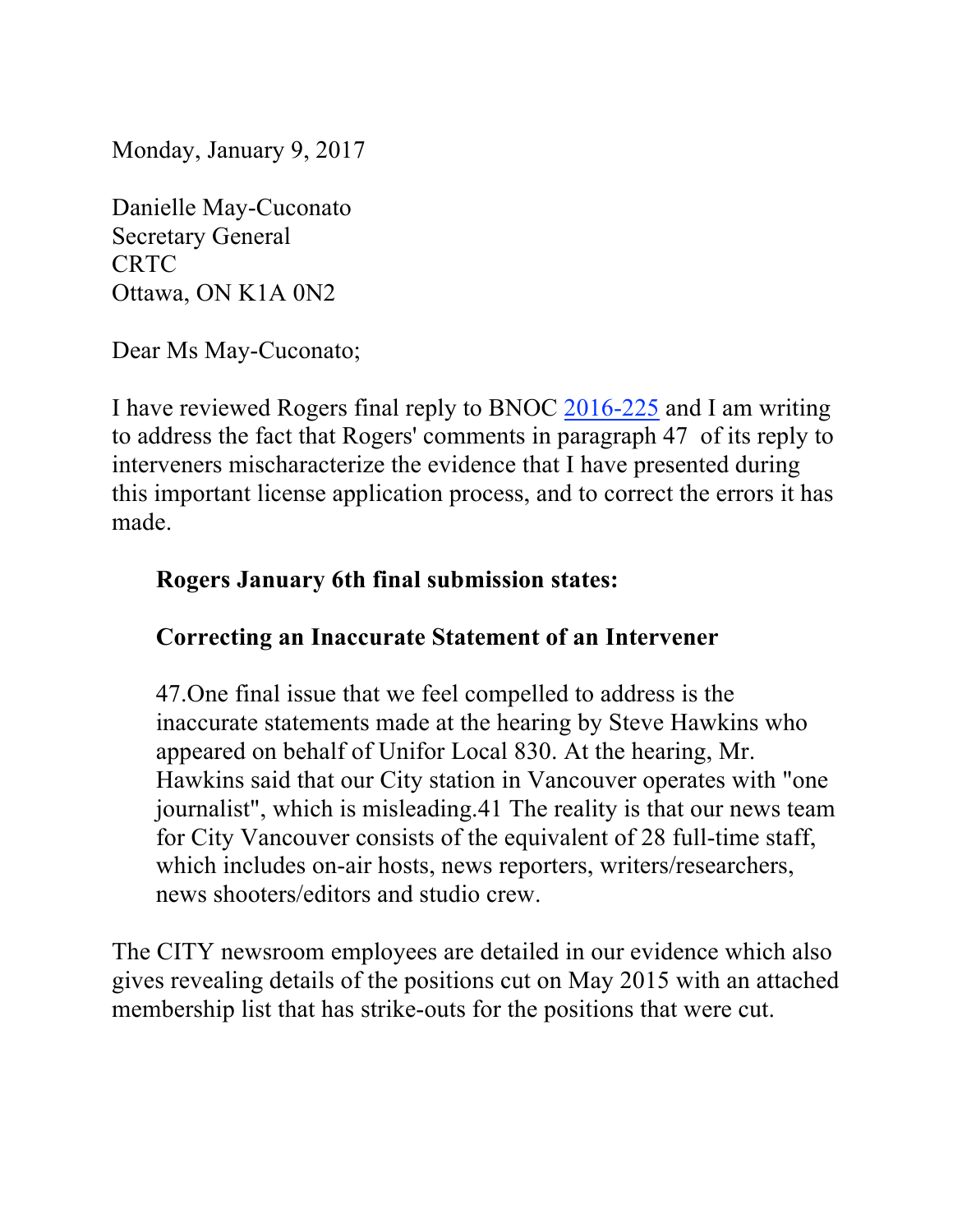### **830M's August Intervention, 2016-0009-9, stated:**

24. In May of 2015, following a major staff restructuring, Rogers has only 6 full time news camera operators/editors, and 1 full time news editor. There are 6 members working in editorial news operations at CITY and 9 employees working on OMNI's three current affairs programs. There are 5 members working in station operations and another 11 members working in either promotions, traffic or sales for CITY and OMNI. (Membership List Mar2015)

25. Where does this leave CITY programming in 2016? How does the local Canadian programming that airs on CITY Vancouver differ from other Vancouver broadcasters? How does it differ from what Rogers offers its Ontario viewers?

# **How does this compare to other Vancouver Broadcasters**?

26. Shaw's local news programming employs 13 full time anchors; 13 full time and 12 part-time/temporary reporters; 2 full time videographers; 2 full time assignment editors, 1 full camera assignment/ digital media producer; 24 full time & 2 part-time producers; 2 full time & 1 part-time associate producers; 4 full time 4 part-time/temporary writers; 6 full time online journalists; 1 online video producer; 17 full time & 8 part-time/temporary news camera operators; 14 full time & 12 part-time/temporary news editors; 6 full time LiveEye operators; 7 full time & 5 parttime/temporary feed co-ordinators. That's a total of 112 full time, 44 part-time/temporary local news employees.

27. CTV's local programming in Vancouver employs 12 full time & 7 part-time/freelance reporters; 19 full time & 5 part-time news camera operators; 2 Live Truck operators, 10 full time & 6 part-time news editors; 15 full time & 4 part-time writers and producers; and 4 full time employees involved in assignment. That's a total of 62 full time, 22 part-time local news employees.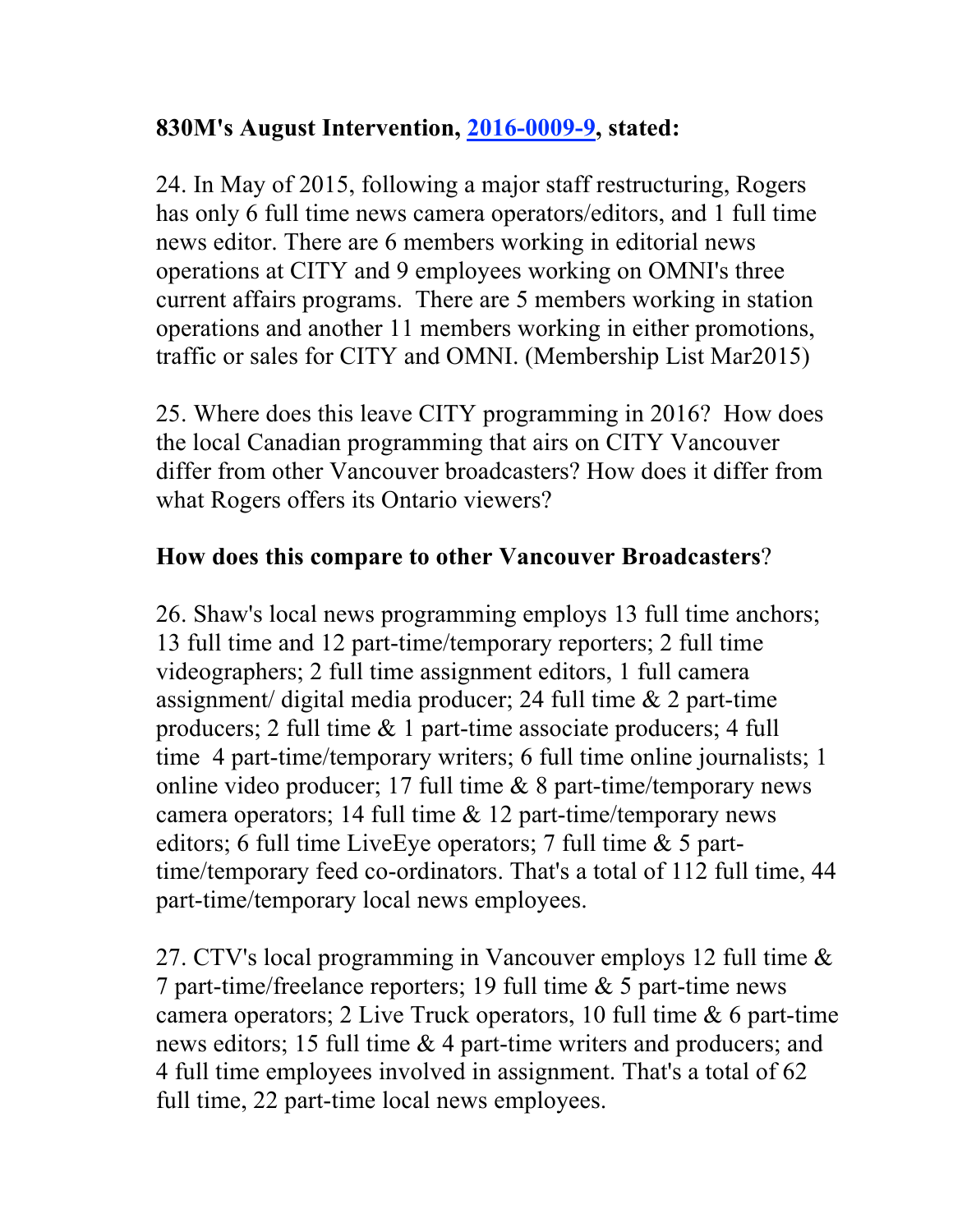## **How does this compare to CITY in Toronto?**

28. Rogers CITY TV operations in Toronto have far more employees involved in local news programming. There are over 124 full time and 41 part-time/casual operations employees; 37 full time and 6 casual in-house editorial employees; 24 full time and 14 part-time/casual news field operations; and 32 casual field news editorial employees.

# **Budget vs Quality**

29. I can tell the Commission there is a substantive difference between the programming provided by Rogers in Vancouver than in Toronto. How could there not be when you objectively look at the number of hours of programming and the number of people involved in that programming, especially the lack of field journalists in Vancouver?

30. Rogers operations in Vancouver does not have a single person that works exclusively as a news reporter. The morning news reporter spends the first few hours of their shift writing sports for Breakfast Television, then if the work flow allows it, they will go on location to report live segments into the news show, often only appearing live for a few hours of the show. Once the show is off the air, that reporter day answers phones for Sportsnet, OMNI or CITY; or some other newsroom duty

## **Rogers' misrepresentation of material facts in its reply to interveners**

Rogers now states that the facts in my written intervention are incorrect, based on the evidence that it has now chosen to provide: "our news team for City Vancouver consists of the equivalent of 28 full-time staff,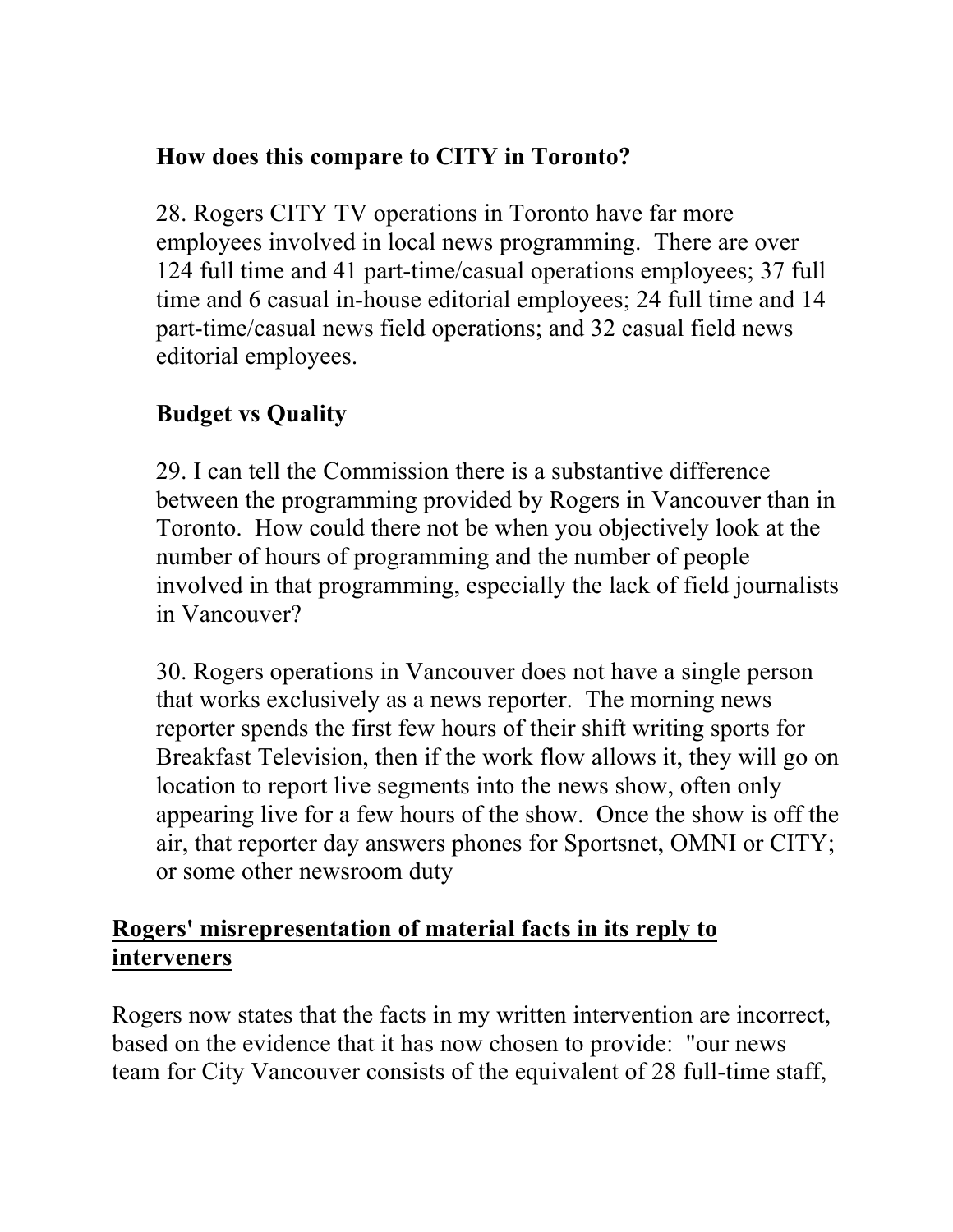which includes on-air hosts, news reporters, writers/researchers, news shooters/editors and studio crew".

This statement misrepresents the facts I presented, by leaving the misleading impression that these were incorrect, and ignores my specific comments at paragraph 30, addressing the actual duties of their one field reporter.

Without seeking to re-explain the evidence in my written submission, or to introduce more evidence, permit me to note that Rogers has simply muddied the water even further: it does not state whether these positions are devoted solely to City Vancouver, or to OMNI Vancouver or to both stations, or - and most importantly - the percentage of time that each position provides journalistic services.

Respectfully, Rogers has mischaracterized my evidence as inaccurate, without providing the evidence needed by the CRTC to determine the accuracy of Rogers' own evidence.

# **Rogers' reply is out of process**

I have participated in a number of CRTC proceedings, and am aware that the CRTC does not normally permit interveners to respond to applicants' response to interveners' final replies.

In this case, however, it seems to me that Rogers is not responding to my final reply, but has instead decided to respond to the evidence presented in my written intervention.

My understanding of the CRTC's procedural rules, however, is that Rogers should have presented this new information in its final reply either in its initial reply to interventions, in its opening remarks, during questioning from the CRTC, or in its final remarks at the hearing.